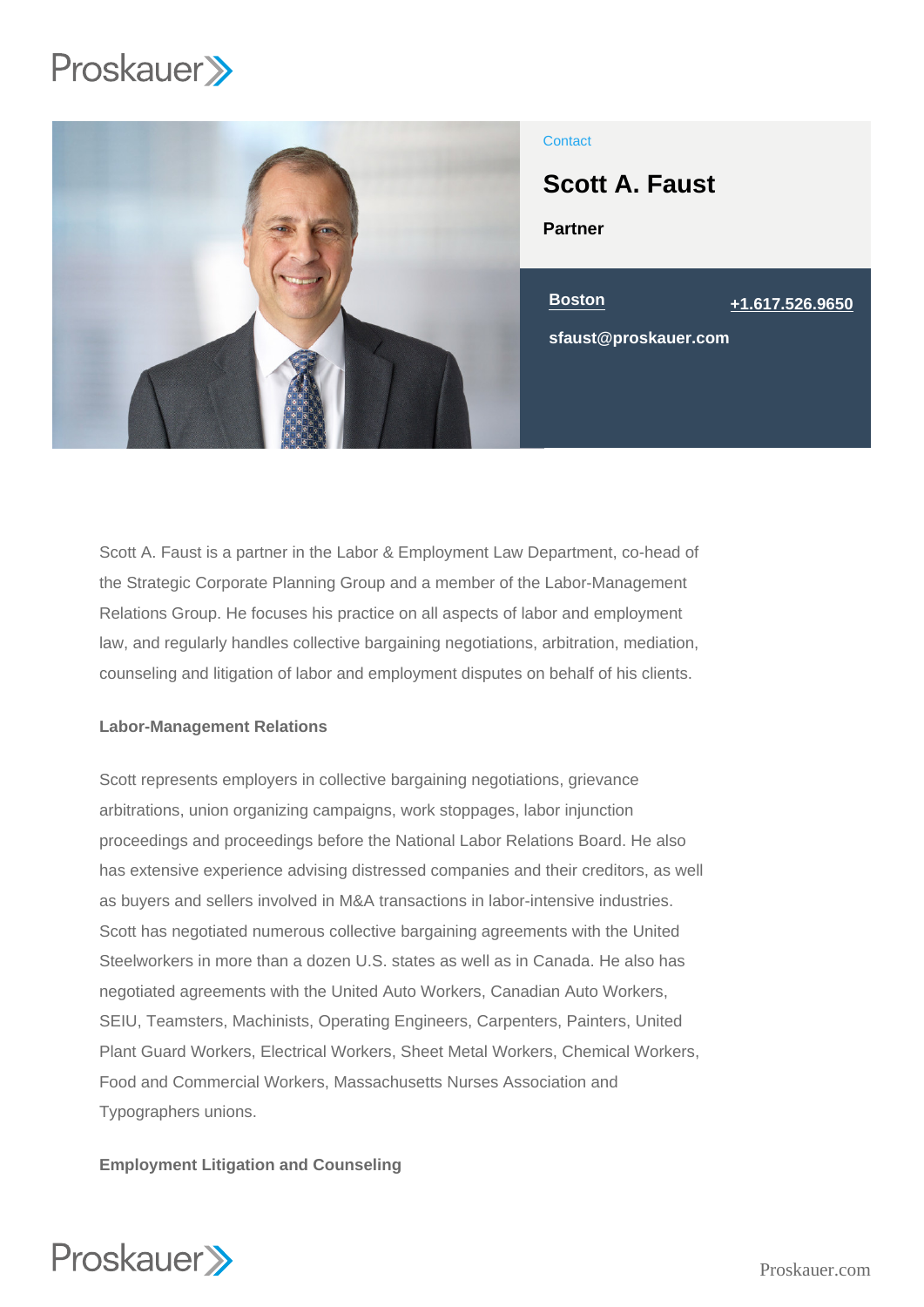Scott represents employers in labor and employment disputes in state and federal courts and administrative agencies, as well as in mediation and arbitration. Cases he has handled include matters involving wrongful discharge, ERISA, employment discrimination, related employment torts, enforcement of and challenges to noncompetition agreements, and administrative proceedings before state and federal agencies. He has litigated cases in state and federal courts in Massachusetts, Pennsylvania, West Virginia, Ohio, Utah, Colorado and North Carolina, including appeals to the U.S. Courts of Appeals for the First and Tenth Circuits. He also provides day-to-day counseling on general employment matters, including equal employment opportunity and discrimination issues, development of employment policies, workplace restructuring, and employment law compliance.

### Thought Leadership

Scott has published articles and given recent presentations on such subjects as Labor and Employee Benefits Issues in Corporate Transactions, Issues and Opportunities in Labor Intensive M&A Transactions, Trends in Private Sector Collective Bargaining, Electronic Workplace Monitoring and Surveillance, Duty to Provide Information in Bargaining, NLRA Compliance Issues, and Strikes in the Health Care Industry. Scott has been ranked in Chambers USA as a leader in labor and employment law.

### **Close**

## **Matters**

# Representative Experience

- Collective bargaining negotiations and labor arbitrations with the Steelworkers on behalf of multiple clients in the steel, aluminum and related industries across the U.S. and in Canada.
- Collective bargaining negotiations with the United Auto Workers on behalf of a major truck manufacturer in Indiana.
- Collective bargaining negotiations with the Steelworkers on behalf of a

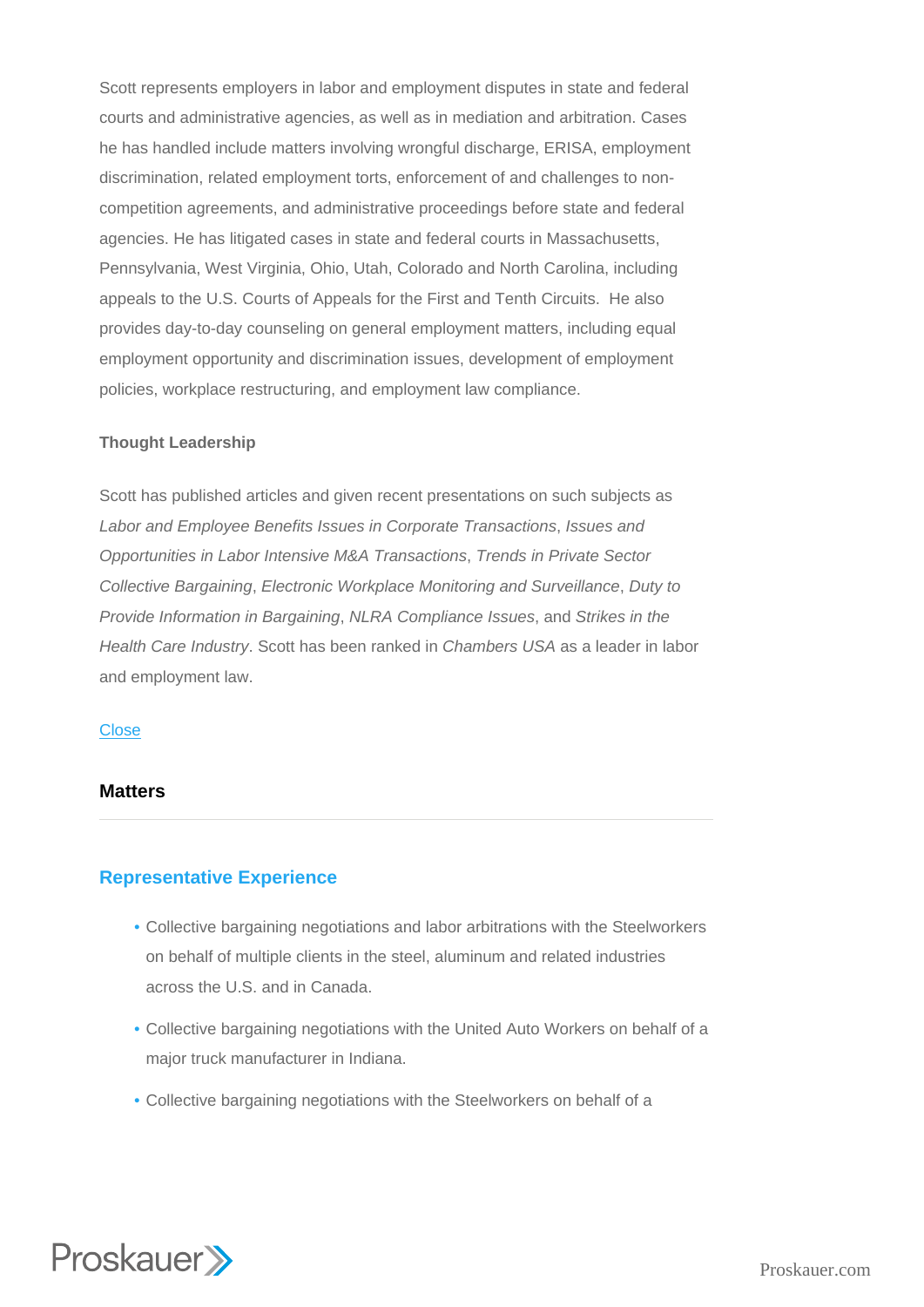financial investor in connection with its acquisition of a chemical company in Louisiana.

- Renegotiation of collective bargaining agreements in the U.S. and Canada with the Steelworkers, Teamsters and Canadian Auto Workers on behalf of a strategic acquirer pursuing the potential acquisition of a bankrupt auto supply company.
- Strategic advice to financial investors in connection with their potential acquisition of a bankrupt trucking company.
- Collective bargaining negotiations with the Chemical Workers on behalf of a global pharmaceutical company in Illinois.
- Multiple NLRB proceedings on behalf of a global telecommunications company.
- Collective bargaining negotiations with the Massachusetts Nurses Association on behalf of a major Massachusetts-based health system.
- Ongoing employment advice and representation in civil litigation matters to a global placement and staffing firm.

### **Practices**

Labor-Management Relations, Employment Counseling & Training, Strategic Corporate Planning, Business Solutions, Governance, Restructuring & Bankruptcy, Private Credit Restructuring

### **Industries**

Health Care

### **Education**

Boston College Law School, J.D. magna cum laude University of Virginia, B.A. With High Distinction